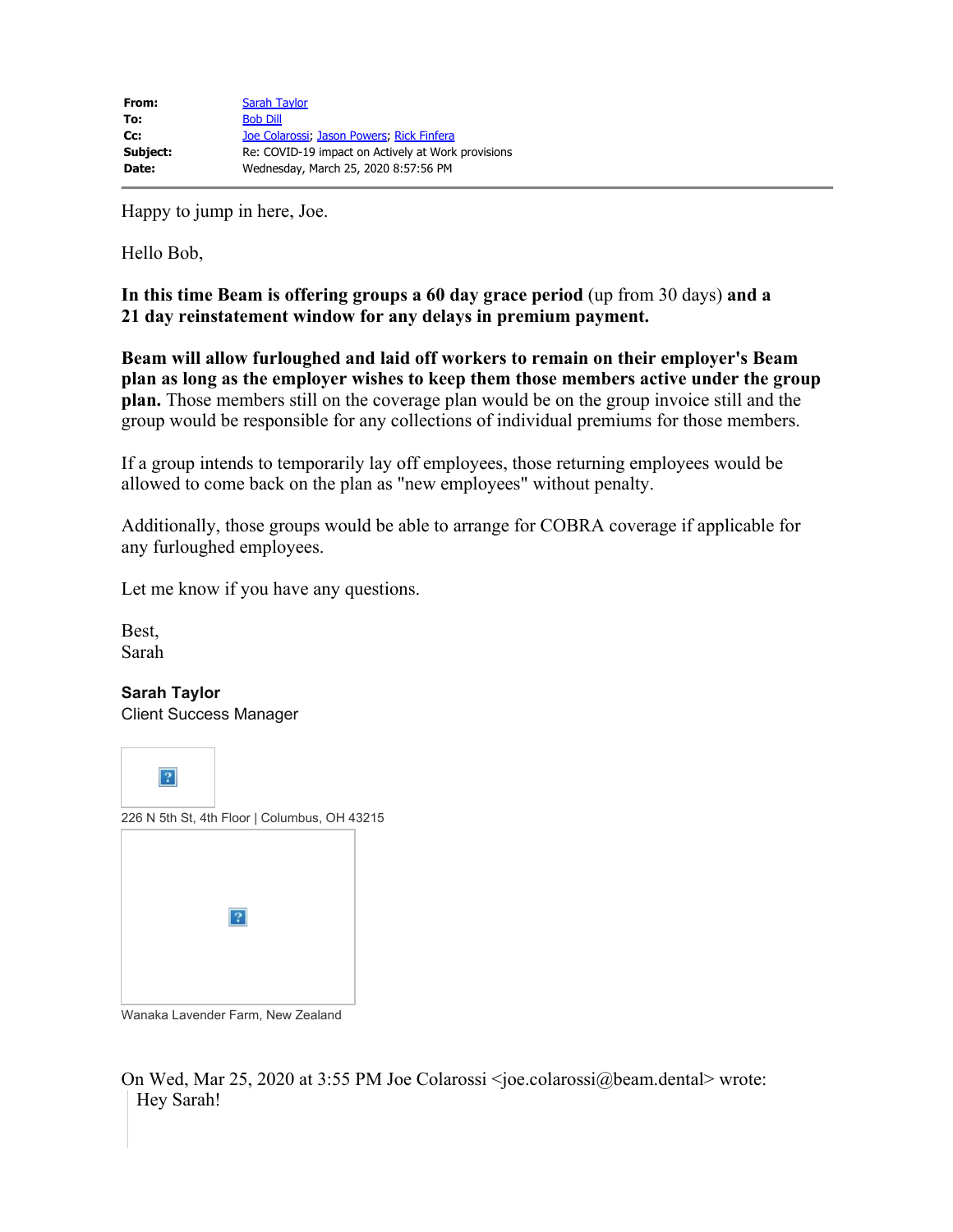We just were made aware that Senior Leadership will start rolling out policies and bullet points for the sales team to use, but direct in-depth questions to our CSM's. I forwarded Bob's email to AdminSupport last week. Are they able to answer his questions or should you take the reins?

Please let me know! Thank you for your help!!! Joe

---------- Forwarded message --------- From: **Bob Dill** <br/><u>bobd@legacybrokerskc.com</u>> Date: Mon, Mar 16, 2020 at 3:31 PM Subject: COVID-19 impact on Actively at Work provisions To: Joe Colarossi <joe.colarossi@beam.dental> Cc: Jason Powers <<u>jasonp@legacybrokerskc.com</u>>, Rick Finfera <[rickf@legacybrokerskc.com>](mailto:rickf@legacybrokerskc.com)

Hi Joe,

How will the policies on in force business handle claims incurred by members of group plans that temporarily shut down? In most cases, there is an "actively at work" provision that states employees must be actively working 30 hrs or more per week to remain eligible for coverage. Many organizations are beginning to respond to COVID-19 by temporarily or indefinitely shutting down and sending workers home, some without pay. Will those impacted workers continue to be covered by their group policy even though they are not actively working 30 hrs per week? Or will those employers be forced to offer COBRA/Continuation of Coverage (where applicable) in order to maintain coverage for the affected members?

If they will remain covered, please give us guidance on how long they will remain covered and excluded from any "actively at work" provisional eligibility. We need the official response that your carrier will stand behind so we can provide assurance to our clients.

Sincerely,

## **Bob Dill**

Chief Operations Officer

Legacy Brokers, LLC